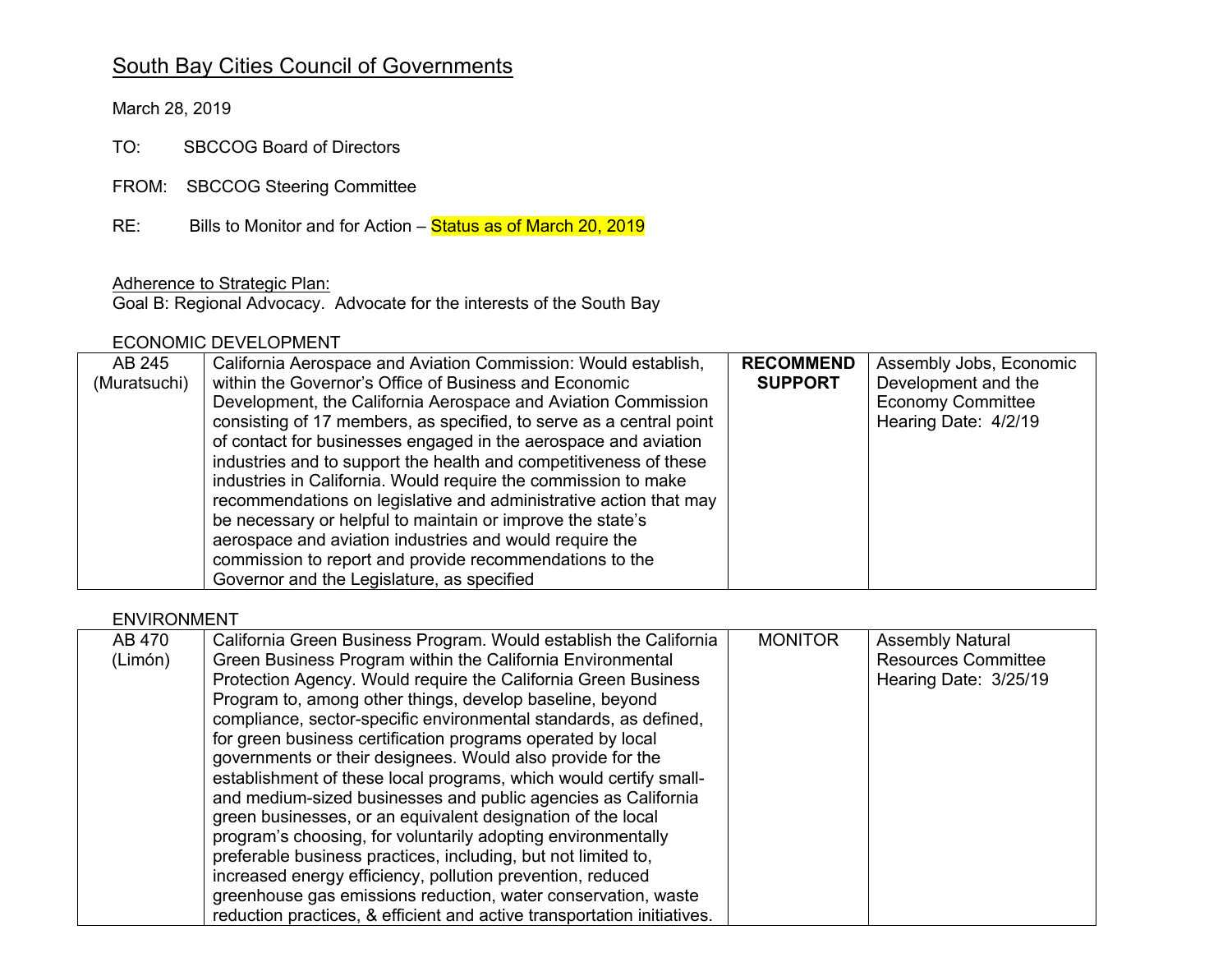| <b>FINANCE</b>             |                                                                                                                                                                                                                                                                                                                                                                                                                                                                                                                                                                                                                                                                                                                                                                                                                                                                                                                                                                |                                    |                                                                                 |
|----------------------------|----------------------------------------------------------------------------------------------------------------------------------------------------------------------------------------------------------------------------------------------------------------------------------------------------------------------------------------------------------------------------------------------------------------------------------------------------------------------------------------------------------------------------------------------------------------------------------------------------------------------------------------------------------------------------------------------------------------------------------------------------------------------------------------------------------------------------------------------------------------------------------------------------------------------------------------------------------------|------------------------------------|---------------------------------------------------------------------------------|
| AB 147<br>(Burke)          | Use taxes: collection: retailer engaged in business in this state:<br>marketplace facilitators. Specifies that, on and after April 1, 2019,<br>a retailer engaged in business in this state includes any retailer<br>that, in the preceding calendar year or the current calendar year,<br>has a cumulative sales price from the sale of tangible personal<br>property for delivery in this state that exceeds \$500,000. Would                                                                                                                                                                                                                                                                                                                                                                                                                                                                                                                                | <b>RECOMMEND</b><br><b>SUPPORT</b> | 3/14/19<br>Senate Desk                                                          |
|                            | allow the department to grant relief to certain retailers engaged in<br>business in this state for specified interest or penalties imposed on<br>use tax liabilities due and payable for tax reporting periods<br>beginning April 1, 2019 and ending December 31, 2022.<br>URGENCY LEGISLATION TO TAKE EFFECT IMMEDIATELY                                                                                                                                                                                                                                                                                                                                                                                                                                                                                                                                                                                                                                      | <b>LCC</b> supports                |                                                                                 |
|                            | ANALYSIS: the fiscal effect of these new rules will be the                                                                                                                                                                                                                                                                                                                                                                                                                                                                                                                                                                                                                                                                                                                                                                                                                                                                                                     |                                    |                                                                                 |
|                            | collection of use tax revenue of approximately \$10 million per<br>year from retailers who sell into California but who do not have a                                                                                                                                                                                                                                                                                                                                                                                                                                                                                                                                                                                                                                                                                                                                                                                                                          |                                    |                                                                                 |
|                            | physical presence in the state.                                                                                                                                                                                                                                                                                                                                                                                                                                                                                                                                                                                                                                                                                                                                                                                                                                                                                                                                |                                    |                                                                                 |
| SB <sub>5</sub><br>(Beall) | Local-State Sustainable Investment Incentive Program. Would<br>establish in state government the Local-State Sustainable<br>Investment Incentive Program, which would be administered by                                                                                                                                                                                                                                                                                                                                                                                                                                                                                                                                                                                                                                                                                                                                                                       | <b>RECOMMEND</b><br><b>SUPPORT</b> | Senate Government &<br>Finance Committee and<br><b>Senate Housing Committee</b> |
|                            | the Sustainable Investment Incentive Committee. Would authorize<br>a city, county, city and county, joint powers agency, enhanced<br>infrastructure financing district, affordable housing authority,<br>community revitalization and investment authority or transit village<br>development district to apply to the Sustainable Investment<br>Incentive Committee to participate in the program and would<br>authorize the committee to approve or deny applications for<br>projects meeting specific criteria. Would require the Sustainable<br>Investment Incentive Committee to adopt guidelines for<br>applications and approve no more than \$200,000,000 per year<br>from July 1, 2020, to June 30, 2025, and \$250,000,000 per year<br>from July 1, 2025, to June 30, 2029, in reductions in annual ERAF<br>contributions for applicants for projects approved pursuant to this<br>program. Would provide that eligible projects include, among other | <b>LCC</b> supports                | Hearing Date: 3/20/19                                                           |
|                            | things, construction of workforce and affordable housing, certain<br>transit oriented development, and projects promoting strong<br>neighborhoods.                                                                                                                                                                                                                                                                                                                                                                                                                                                                                                                                                                                                                                                                                                                                                                                                             |                                    |                                                                                 |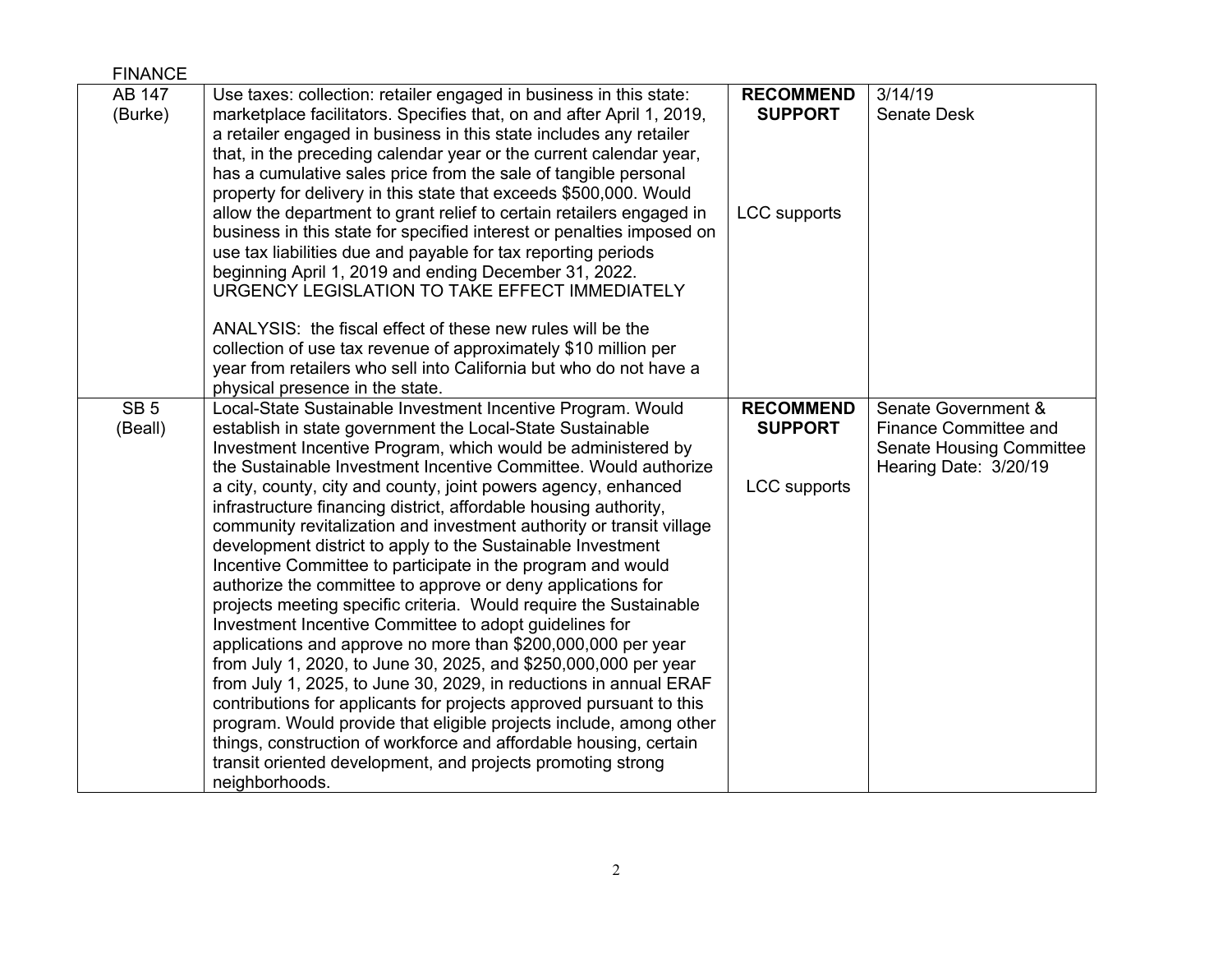#### HOUSING & HOMELESSNESS

| AB 36         | Affordable housing: rental prices. Would state that, among other         | <b>MONITOR</b> | 12/4/18                        |
|---------------|--------------------------------------------------------------------------|----------------|--------------------------------|
| (Bloom)       | things, affordable housing has reached a crisis stage that               |                | From printer                   |
|               | threatens the quality of life of millions of Californians as well as the |                |                                |
|               | state economic outlook. Would express the Legislature's intent to        |                |                                |
|               | enact legislation in order to stabilize rental prices and increase the   |                |                                |
|               | availability of affordable rental housing.                               |                |                                |
| AB 139        | Emergency and Transitional Housing Act of 2019. The Planning             | <b>MONITOR</b> | 1/24/19                        |
| (Quirk-Silva) | and Zoning Law requires, the planning agency to investigate and          |                | Assembly Housing &             |
|               | make recommendations regarding reasonable means to                       |                | <b>Community Development</b>   |
|               | implement the general plan by April 1 of each year an annual             |                | Committee                      |
|               | report that includes a listing of sites rezoned to accommodate that      |                |                                |
|               | portion of RHNA that can be accommodated. This bill would                |                |                                |
|               | additionally require the report to include the number of emergency       |                |                                |
|               | shelter beds currently available within the jurisdiction and the         |                |                                |
|               | number of shelter beds that the jurisdiction has contracted for that     |                |                                |
|               | are located within another jurisdiction, as specified.                   |                |                                |
| AB 148        | Regional transportation plans: sustainable communities strategies.       | <b>MONITOR</b> | 1/24/19                        |
| (Quirk-Silva) | Would require each sustainable communities strategy to also              |                | <b>Assembly Transportation</b> |
|               | identify areas within the region sufficient to house an 8-year           | <b>CALCOG</b>  | Committee                      |
|               | projection of the emergency shelter needs for the region, as             | opposes unless |                                |
|               | specified. For the 5th and each subsequent update to the                 | amended        |                                |
|               | sustainable communities strategy, would require the metropolitan         |                |                                |
|               | planning organization to, among other things, (1) identify the           |                |                                |
|               | region's progress in the development of housing and emergency            |                |                                |
|               | shelters in the areas within the region that were identified, in the     |                |                                |
|               | prior sustainable communities strategy, as sufficient to house the       |                |                                |
|               | 8-year projection of the region's regional housing and emergency         |                |                                |
|               | shelter needs, and (2) determine whether the development will            |                |                                |
|               | successfully meet the 8-year projection. Would require the state         |                |                                |
|               | board's report, as described above, to include data-supported            |                |                                |
|               | metrics that identify housing and emergency shelter developments         |                |                                |
|               | related to the 8-year projection of the regional housing and             |                |                                |
|               | emergency shelter needs that was assumed in the prior                    |                |                                |
|               | sustainable communities strategy, and the physical location of           |                |                                |
|               | housing and emergency shelters identified in the most recently           |                |                                |
|               | submitted sustainable communities strategy update.                       |                |                                |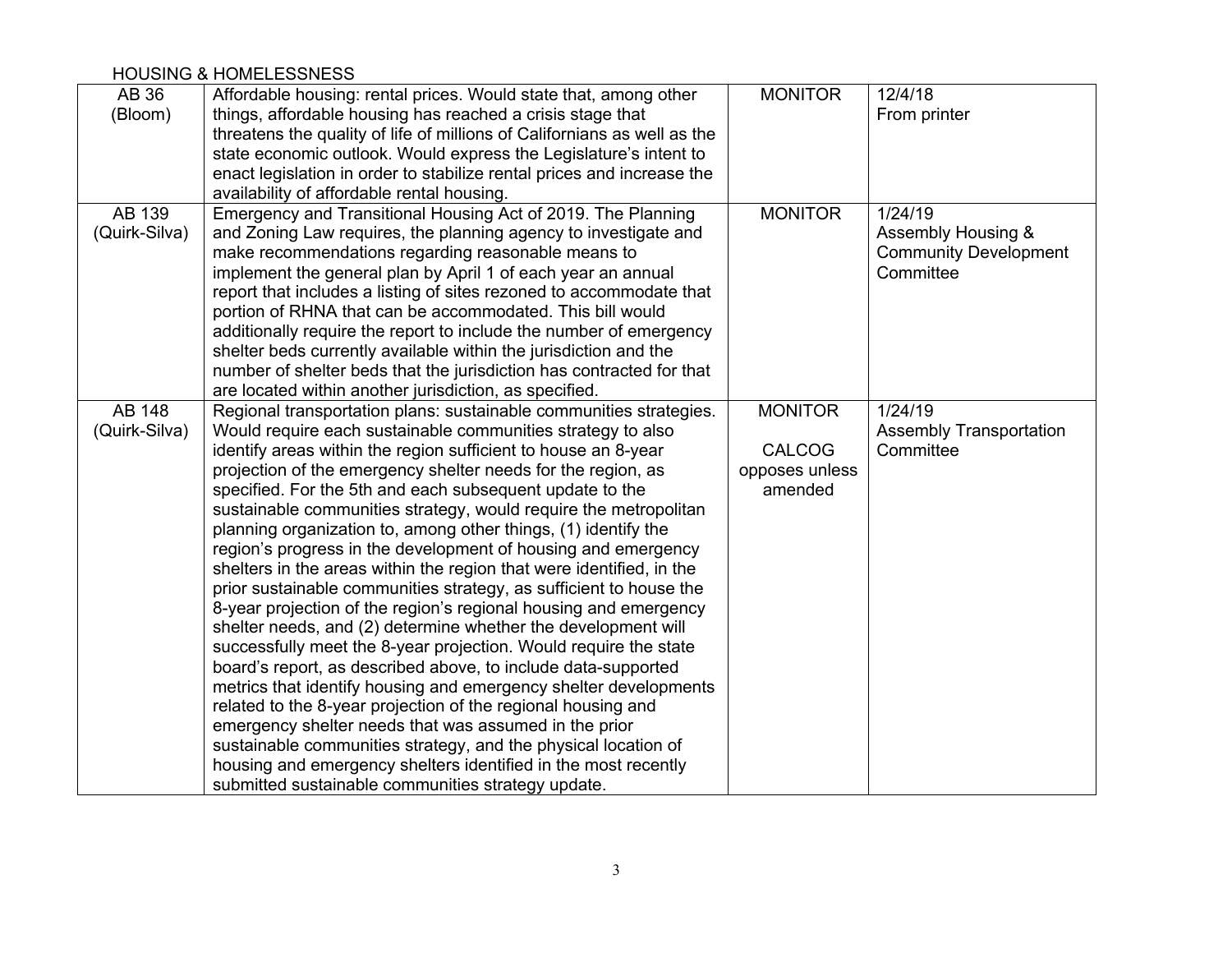| AB 302<br>(Berman)         | Parking: homeless students. Would require a community college<br>campus that has parking facilities on campus to grant overnight<br>access to those facilities to any homeless student who is enrolled<br>in coursework, has paid enrollment fees, and is in good standing<br>with the community college, and would require the governing<br>board of the community college district to determine a plan of<br>action to implement this requirement. By imposing additional duties<br>on community college districts, this bill would impose a state-<br>mandated local program.                                                                                                                                                                                                                                                                                                                                                                                                                                                                                                                                                                                                                                                                                                                                                                                                                                                                                                                          | <b>MONITOR</b>                                                              | <b>Assembly Higher Education</b><br>Committee<br>Hearing Date: 4/2/19 |
|----------------------------|-----------------------------------------------------------------------------------------------------------------------------------------------------------------------------------------------------------------------------------------------------------------------------------------------------------------------------------------------------------------------------------------------------------------------------------------------------------------------------------------------------------------------------------------------------------------------------------------------------------------------------------------------------------------------------------------------------------------------------------------------------------------------------------------------------------------------------------------------------------------------------------------------------------------------------------------------------------------------------------------------------------------------------------------------------------------------------------------------------------------------------------------------------------------------------------------------------------------------------------------------------------------------------------------------------------------------------------------------------------------------------------------------------------------------------------------------------------------------------------------------------------|-----------------------------------------------------------------------------|-----------------------------------------------------------------------|
| SB <sub>6</sub><br>(Beall) | Housing production. Would state the intent of the Legislature to<br>enact legislation that would help encourage housing production<br>throughout the state, including streamlining approval processes,<br>identifying sufficient and adequate sites for housing construction,<br>and penalizing local planning that restricts housing production.                                                                                                                                                                                                                                                                                                                                                                                                                                                                                                                                                                                                                                                                                                                                                                                                                                                                                                                                                                                                                                                                                                                                                         | <b>MONITOR</b>                                                              | <b>Senate Housing Committee</b><br>Hearing Date: 4/2/19               |
| <b>SB 50</b><br>(Wiener)   | Planning and zoning: housing: equitable communities incentive.<br>Would require a city, county, or city and county to grant upon<br>request an equitable communities incentive when a development<br>proponent seeks and agrees to construct a residential<br>development, as defined, that satisfies specified criteria, including,<br>among other things, that the residential development is either a<br>job-rich housing project or a transit-rich housing project, as those<br>terms are defined; the site does not contain, or has not contained,<br>housing occupied by tenants or accommodations withdrawn from<br>rent or lease in accordance with specified law within specified time<br>periods; and the residential development complies with specified<br>additional requirements under existing law. Would require that a<br>residential development eligible for an equitable communities<br>incentive receive waivers from maximum controls on density and<br>automobile parking requirements greater than 0.5 parking spots<br>per unit, up to 3 additional incentives or concessions under the<br>Density Bonus Law, and specified additional waivers if the<br>residential development is located within a 1/2-mile or 1/4-mile<br>radius of a major transit stop, as defined. Would authorize a local<br>government to modify or expand the terms of an equitable<br>communities incentive, provided that the equitable communities<br>incentive is consistent with these provisions. | <b>OPPOSE</b><br>(2/11/19)<br>(Itr to Sen<br><b>Housing Comm</b><br>2/20/19 | <b>Senate Housing Committee</b><br>Hearing Date: 4/2/19               |
| <b>SB 127</b><br>(Wiener)  | Transportation funding: active transportation: complete streets.<br>Would require Caltrans, by January 1, 2021, "when undertaking<br>any capital improvement project on a state highway or a local                                                                                                                                                                                                                                                                                                                                                                                                                                                                                                                                                                                                                                                                                                                                                                                                                                                                                                                                                                                                                                                                                                                                                                                                                                                                                                        | <b>OPPOSE</b><br>(2/11/19)                                                  | 1/24/19<br>Senate Transportation<br>Committee                         |
|                            | street crossing a state highway that is funded through the SHOPP                                                                                                                                                                                                                                                                                                                                                                                                                                                                                                                                                                                                                                                                                                                                                                                                                                                                                                                                                                                                                                                                                                                                                                                                                                                                                                                                                                                                                                          |                                                                             |                                                                       |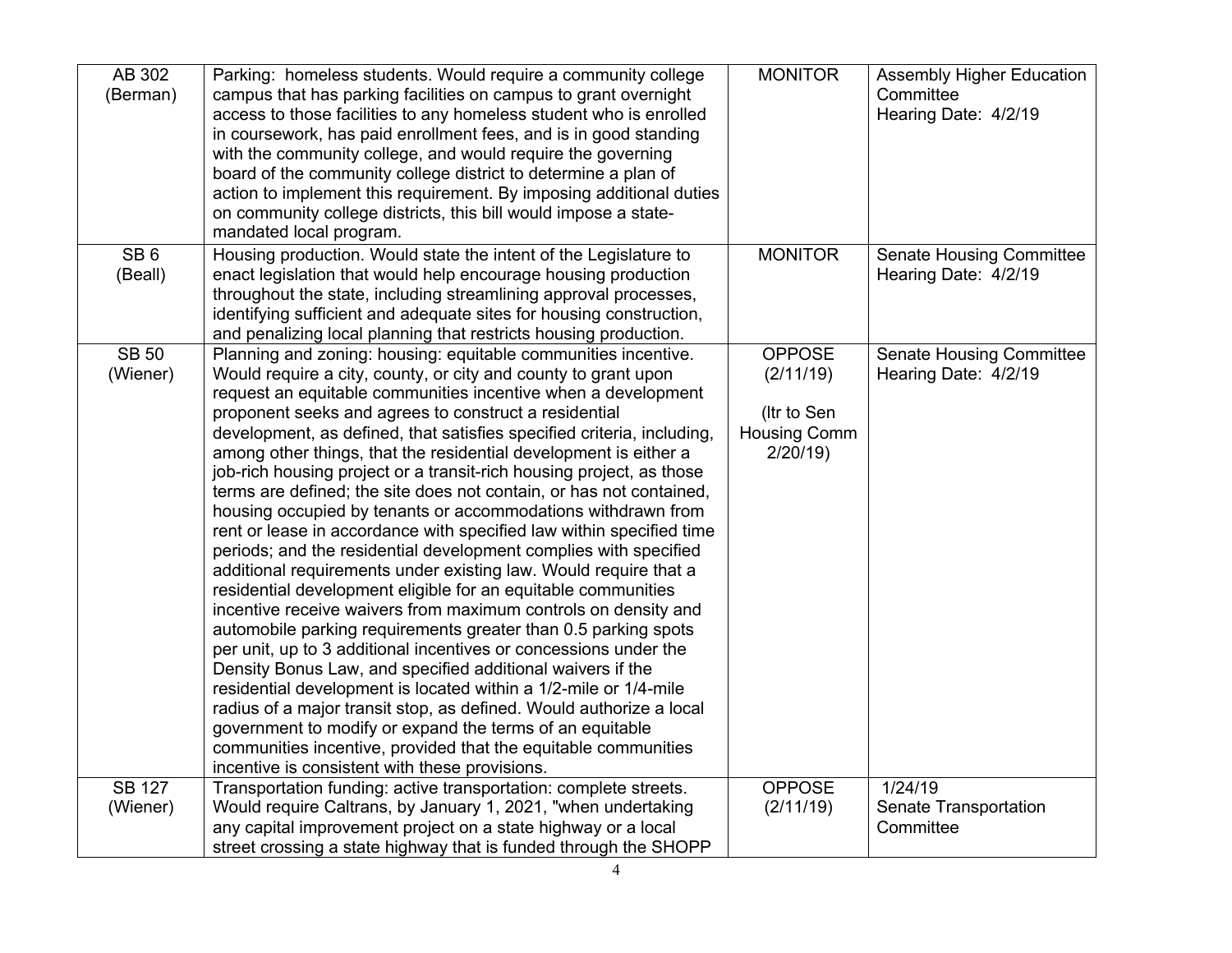|                            | to include new pedestrian and bicycle facilities, or improve existing<br>facilities, as part of the project." Would establish a Division of<br>Active Transportation within Caltrans to oversee the existing Active<br>Transportation Program and require that an undersecretary of the<br>Transportation Agency be assigned to it.                                                                                                                                                                                                                                                                                                                                                                                                                                                                                                                                                                                                                                                                                                                                                                                                                                                                                                                                                                                                                                                                                                                                                                                                                                                                                                                                                                                                                                                                                                                                                                                    | (Itr to Sen<br>Housing Comm<br>2/20/19 |                                                            |
|----------------------------|------------------------------------------------------------------------------------------------------------------------------------------------------------------------------------------------------------------------------------------------------------------------------------------------------------------------------------------------------------------------------------------------------------------------------------------------------------------------------------------------------------------------------------------------------------------------------------------------------------------------------------------------------------------------------------------------------------------------------------------------------------------------------------------------------------------------------------------------------------------------------------------------------------------------------------------------------------------------------------------------------------------------------------------------------------------------------------------------------------------------------------------------------------------------------------------------------------------------------------------------------------------------------------------------------------------------------------------------------------------------------------------------------------------------------------------------------------------------------------------------------------------------------------------------------------------------------------------------------------------------------------------------------------------------------------------------------------------------------------------------------------------------------------------------------------------------------------------------------------------------------------------------------------------------|----------------------------------------|------------------------------------------------------------|
| <b>SB 330</b><br>(Skinner) | Housing Crisis Act of 2019. This bill, until January 1, 2030, with<br>respect to land where housing is an allowable use, would prohibit<br>the legislative body of a county or city, defined to include the<br>electorate exercising its local initiative or referendum power, in<br>which specified conditions exist, from enacting an amendment to a<br>general plan or adopting or amending any zoning ordinance that<br>would have the effect of (A) changing the zoning classification of a<br>parcel or parcels of property to a less intensive use or reducing the<br>intensity of land use within an existing zoning district below what<br>was allowed under the general plan land use designation and<br>zoning ordinances of the county or city as in effect on January 1,<br>2018; (B) imposing a moratorium on housing development within<br>all or a portion of the jurisdiction of the county or city, except as<br>provided; (C) imposing design standards that are more costly than<br>those in effect on January 1, 2019; or (D) establishing a maximum<br>number of conditional use or other discretionary permits that the<br>county or city will issue for the development of housing within all or<br>a portion of the county or city, or otherwise imposing a cap on the<br>number of housing units within or the population of the county or<br>city. Would, notwithstanding these prohibitions, allow a city or<br>county to prohibit the commercial use of land zoned for residential<br>use consistent with the authority of the city or county conferred by<br>other law. Would state that these prohibitions would apply to any<br>zoning ordinance adopted or amended on or after January 1,<br>2018, and that any zoning ordinance adopted, or amendment to an<br>existing ordinance or to an adopted general plan, on or after that<br>date that does not comply would be deemed void. | <b>RECOMMEND</b><br><b>OPPOSE</b>      | 2/28/19<br>Senate Government &<br><b>Finance Committee</b> |

## PUBLIC SAFETY

| AB 1190 | Unmanned aircraft: state and local regulation: limitations. Would, | <b>MONITOR</b> | 3/11/19                        |
|---------|--------------------------------------------------------------------|----------------|--------------------------------|
| (Irwin) | among other things, prohibit a state or local agency from adopting |                | Assembly Privacy and           |
|         | any law or regulation that bans the operation of an unmanned       |                | <b>Consumer Protection and</b> |
|         | aircraft system. Would include the operation of small unmanned     |                | Judiciary Committees           |
|         | aircraft systems within the definition of hazardous recreational   |                |                                |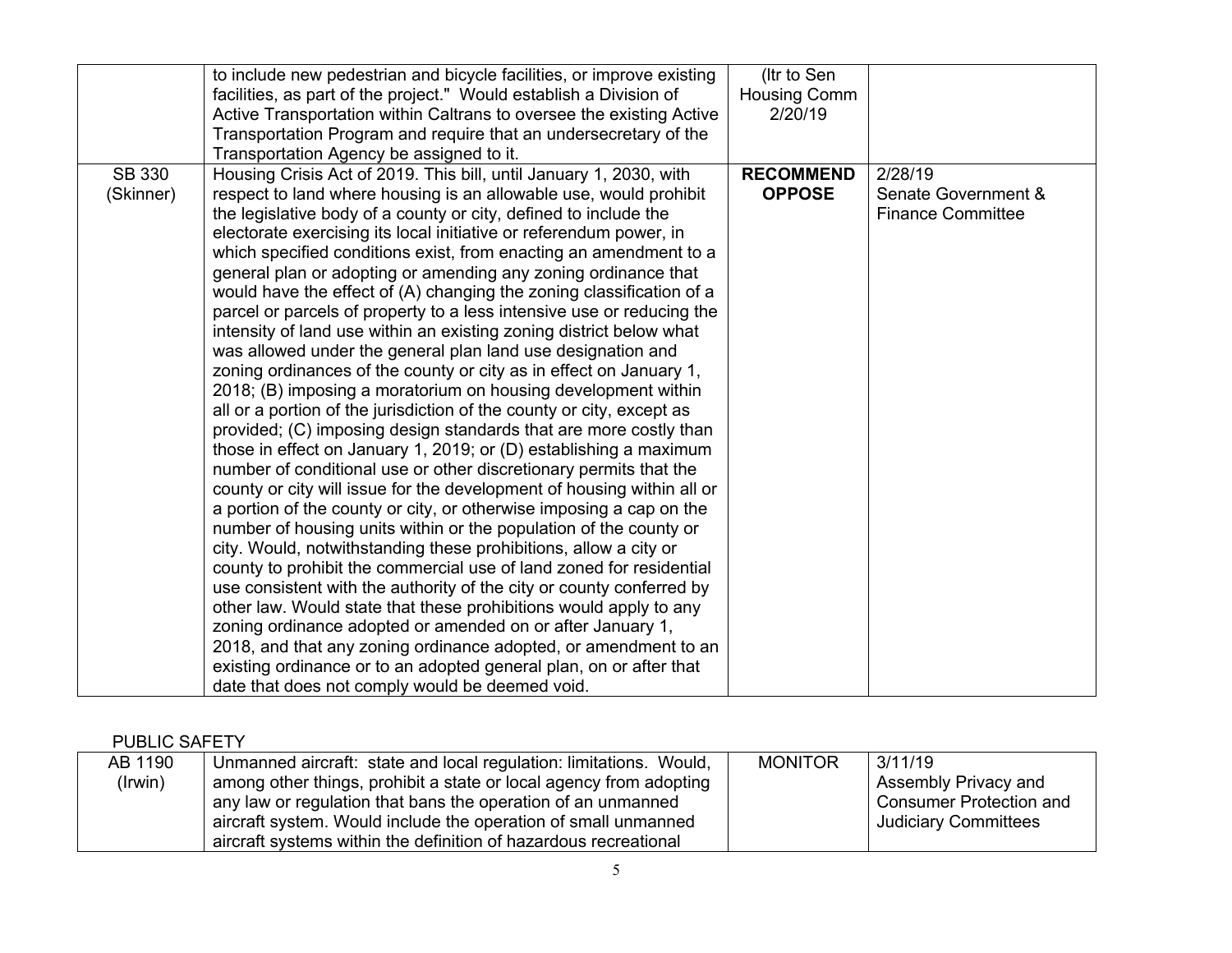| activity for purposes of public entity liability. Would authorize a<br>state or local agency to adopt regulations to enforce a requirement                                                                                                                                                          |  |
|-----------------------------------------------------------------------------------------------------------------------------------------------------------------------------------------------------------------------------------------------------------------------------------------------------|--|
| that a small unmanned aircraft system be properly registered<br>under existing federal regulations. Would also authorize a state or<br>local agency to require an unmanned aircraft operator to provide<br>proof of federal, state, or local registration to licensing or<br>enforcement officials. |  |

## **TRANSPORTATION**

| AB 1286      | Shared mobility devices: agreements. Would require a shared          | <b>MONITOR</b> | 3/11/19                        |
|--------------|----------------------------------------------------------------------|----------------|--------------------------------|
| (Muratsuchi) | mobility service provider, as defined, to enter into an agreement    |                | Assembly Privacy and           |
|              | with the city or county with jurisdiction over the area of use that  |                | <b>Consumer Protection and</b> |
|              | requires the provider to maintain a specified amount of general      |                | <b>Judiciary Committees</b>    |
|              | liability insurance and prohibits the provider from including        |                |                                |
|              | specified provisions in a user agreement before distributing a       |                |                                |
|              | shared mobility device within that jurisdiction. Would define shared |                |                                |
|              | mobility device to mean a motorized scooter, bike, skateboard, or    |                |                                |
|              | other device. Would require a city or county to adopt safety rules   |                |                                |
|              | regarding the use of the shared mobility devices in its jurisdiction |                |                                |
|              | before the shared mobility service provider may offer shared         |                |                                |
|              | mobility devices for rent or use.                                    |                |                                |

#### FEDERAL

L

| <b>HR 530</b> | Accelerating Wireless Broadband Deployment by Empowering           | <b>SUPPORT &amp;</b> | 1/14/19                   |
|---------------|--------------------------------------------------------------------|----------------------|---------------------------|
| (Eshoo)       | Local Communities Act of 2019. Overturns the FCC's September       | <b>REQUEST CO-</b>   | House Energy &            |
|               | order preempting local authority over small cell wireless          | <b>SPONSORS</b>      | <b>Commerce Committee</b> |
|               | infrastructure on January 14, the day the order took effect. Would | (2/11/19)            |                           |
|               | not preclude future FCC or congressional preemption of cities on   |                      |                           |
|               | wireless infrastructure, but it would halt the FCC's harmful       |                      |                           |
|               | preemption order, which ignored the input of hundreds of local     | Endorsed by          |                           |
|               | governments. The bill also complements ongoing efforts to          | NLC, NATOA,          |                           |
|               | overturn the FCC order in federal courts, and the investigation by | <b>NAC</b>           |                           |
|               | congressional leaders into alleged attempts by the FCC to thwart   |                      |                           |
|               |                                                                    |                      |                           |
|               | that litigation.                                                   |                      |                           |